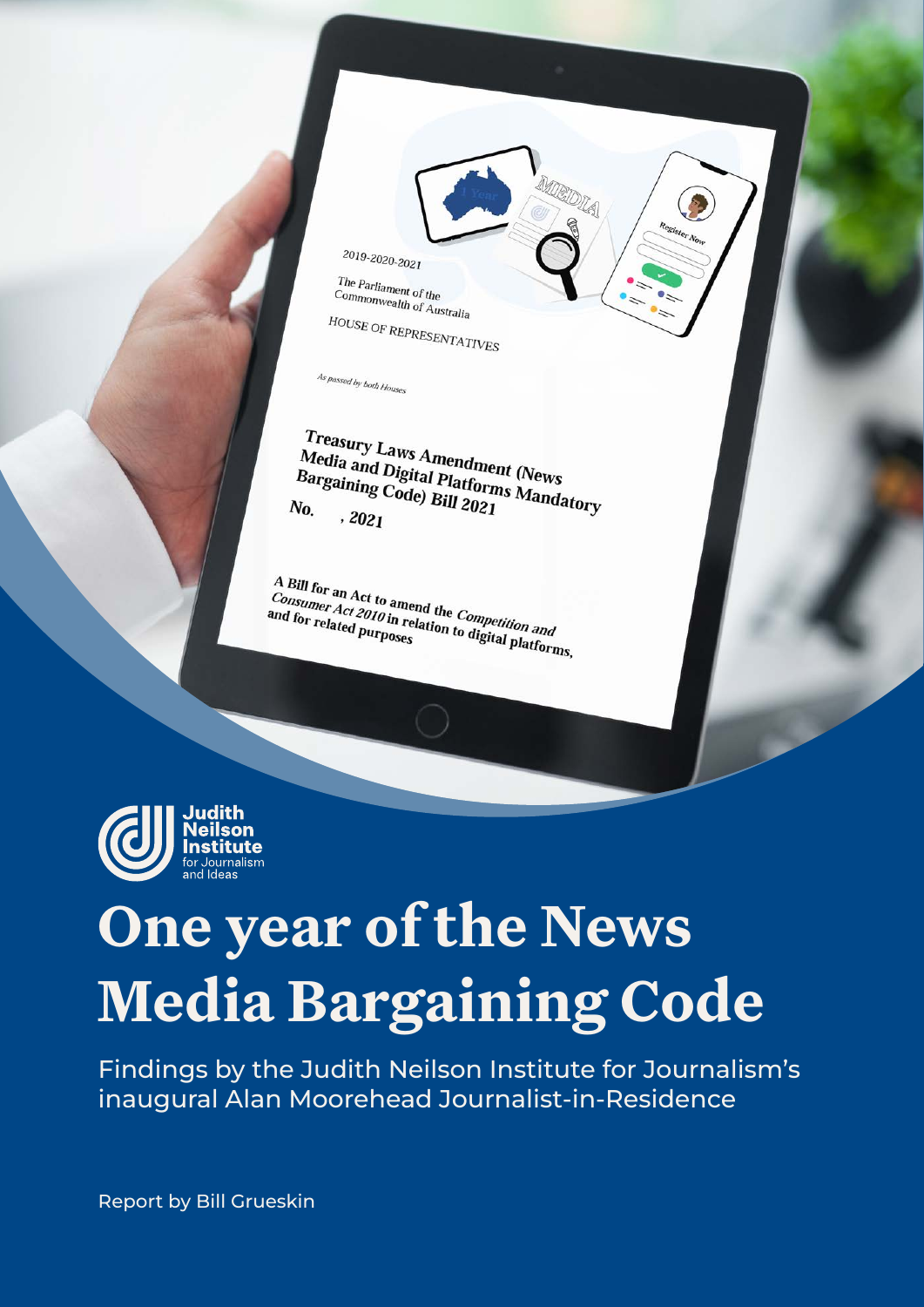Bill Grueskin is Professor of Professional Practice at Columbia University's Graduate School of Journalism in New York.

SYDNEY – More than a dozen years ago, the US Federal Trade Commission sponsored an ominously titled [workshop,](https://www.ftc.gov/sites/default/files/documents/public_events/how-will-journalism-survive-internet-age/091201transcript.pdf) "How Will Journalism Survive the Internet Age?" The gathering included a number of dignitaries, but the marquee name was one familiar around the world: Rupert Murdoch.

He used the stage to launch a fusillade against his digital competitors: "Our customers are smart enough to know that you don't get something for nothing. That goes for some of our friends online, too. And yet there are those who think they have a right to take our news content and use it for their own purposes without contributing a penny to its production."

It took Murdoch more than a decade, but he finally got his way with some of his online "friends" – not in the US, where he had become a citizen, but in his native Australia. Media companies,

including Murdoch's News Corp, helped convince the Australian parliament [to](https://ministers.treasury.gov.au/ministers/josh-frydenberg-2018/media-releases/parliament-passes-news-media-and-digital-platforms)  [pass a law](https://ministers.treasury.gov.au/ministers/josh-frydenberg-2018/media-releases/parliament-passes-news-media-and-digital-platforms) that is now compelling Facebook and Google to pay substantial sums – sometimes in the tens of millions of dollars – to news organisations whose headlines frequently appear on platforms' pages.

The legislation, known as the News Media Bargaining Code, has enabled Australian news organisations to extract more than \$200 million in the year since it went into effect. As a result, the public Australian Broadcasting Corporation can place [at least 50 new](https://about.abc.net.au/press-releases/abc-to-add-more-than-50-journalists-in-regional-australia/)  [journalists](https://about.abc.net.au/press-releases/abc-to-add-more-than-50-journalists-in-regional-australia/) in underserved parts of the country, while the McPherson Media Group, which publishes such papers as the Yarrawonga Chronicle and the Deniliquin Pastoral Times, [expects tech](https://www.aph.gov.au/DocumentStore.ashx?id=8a3c8ae4-f0f4-43b4-a9d0-a03b11a5fe06&subId=719769)  [money](https://www.aph.gov.au/DocumentStore.ashx?id=8a3c8ae4-f0f4-43b4-a9d0-a03b11a5fe06&subId=719769) to fund up to 30 percent of editorial salaries. [Monica Attard,](https://profiles.uts.edu.au/Monica.Attard) a journalism professor in Sydney, says she can't persuade most students to take internships these days because it's so easy for them to land full-time jobs – and she assumes the code deserves much of the credit: "I swear to God, I have not seen it like this in 20 years."

Now, Facebook and Google (whose parent companies are Meta Platforms Inc. and Alphabet Inc., respectively) are on the defensive as more countries consider their own versions of Australia's approach.



Mark Ryan

Executive Director Judith Neilson Institute for Journalism and Ideas



Alan Moorehead is arguably Australia's greatest foreign correspondent. Perhaps even this country's greatest journalist. Yet he is largely forgotten.

Through our International Journalist-in-Residence program we hope to inspire this and future generations of Australian journalists to match, or even exceed, Moorehead's formidable record.

The Washington Post called Moorehead one of the finest writers in the English language. As a reporter, he witnessed many of the great historical events of the 20th century. He debated strategy with Churchill and Gandhi, fished with Hemingway and drank with Graham Greene.

He started on the Melbourne Herald but was a regular contributor to the great mastheads of his time – the New Yorker and the London Daily Express to mention just two. In his spare time, he wrote 25 books, many of them best-sellers.

His biographer, Thornton McCamish, said: "Perhaps Moorehead's most enduring legacy lies in those driven by his example to go out into the world in search of astonishing stories."

That is the sentiment that informs this program, and I'm delighted to say that our inaugural Alan Moorehead Journalist in Residence has more than exceeded our expectations during the six weeks he has spent with us here in Australia.

While in Australia Bill has undertaken an important and compelling piece of work – examining the genesis and implementation of the News Media Bargaining Code, one year on, and as a review of the Code gets underway.

It's been a privilege to watch a master craftsman at work.

Bill's conducted a plethora of interviews with many of the key players involved with the development and implementation of the Code, as well as those impacted by it in both the metro capitals, and regional Australia.

This article is an important step in understanding how the Code came to be, is working in practice, and how he believes other countries might use Australia's experience as a template for governing the relationship between the digital giants and the news media industry.

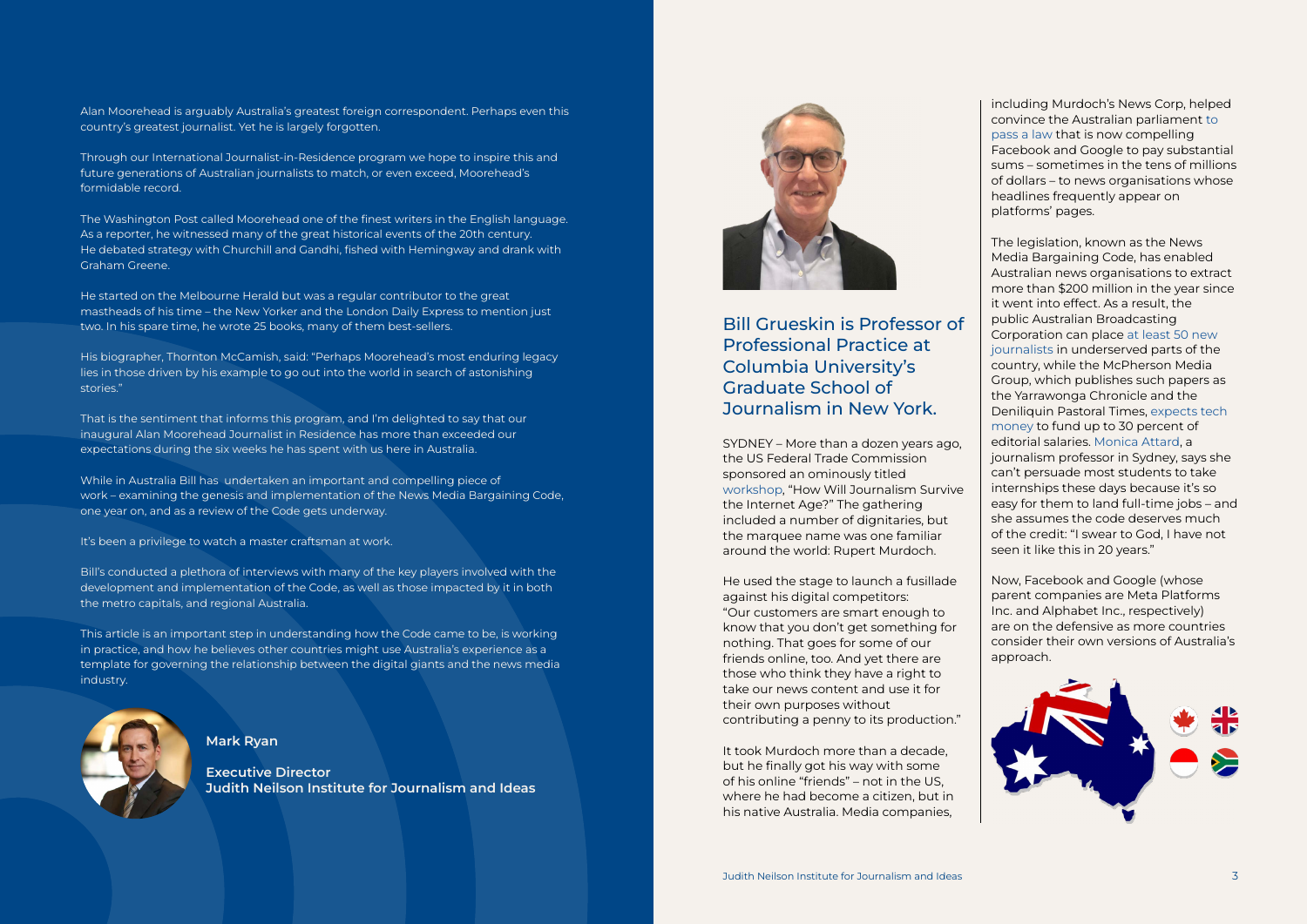[Canada](https://pm.gc.ca/en/mandate-letters/2021/12/16/minister-canadian-heritage-mandate-letter) and the [United Kingdom](https://assets.publishing.service.gov.uk/government/uploads/system/uploads/attachment_data/file/1003913/Digital_Competition_Consultation_v2.pdf) are moving to enact similar codes, while officials in [Indonesia](https://www.reuters.com/technology/indonesia-mulls-media-bill-seeking-fairer-share-big-tech-2021-11-23/) and [South Africa](https://europe.columbia.edu/news/should-other-countries-copy-australias-news-media-bargaining-code) have voiced plans to do the same. In the [US,](https://www.congress.gov/117/bills/s673/BILLS-117s673is.xml) Congress is looking for ways to make Google and Facebook pay for content, though [legislation](https://www.congress.gov/117/bills/hr5376/BILLS-117hr5376rh.pdf) to support local journalism has stalled in Congress.

Australia looks like a success story to those who've long yearned to force big tech to prop up suffering newsrooms. But it's a murky deal, with details guarded like they're the launch codes for nuclear missiles.

If you want to know how much money the platforms have paid to Australian news organisations, you're out of luck. If you want to learn whether those newsrooms are spending that money to bolster journalism, rather than pad executives' salaries, you're also out of luck. I've been talking to newsroom managers most of my adult life, and I've never seen a group so reticent to share details of anything related to their business – thanks to iron-clad secrecy agreements insisted upon by the tech companies.

The riches aren't spread equally. SBS, one of Australia's two major public broadcasters, got money from Google but was inexplicably shut out by Facebook. [Croakey Health Media](https://www.croakey.org/about-croakey-health-media/), a not-for-profit site that provides valuable information on COVID and Indigenous medical issues, got the back of hand from both companies – without an explanation.

In the words of one Sydney media executive, "It's like a brown paper bag gets stuffed with money, is shoved across the table, and then the platforms can say, 'Now just shut the f— up.'"

Still, Australia – with a population just over 25 million – has managed to force tech companies to do something they've long fought: provide financial support to the news business under government coercion. For years, the tech platforms have managed to forestall such regulations by donating to noble-sounding initiatives and mounting extensive PR and lobbying efforts. But Australia found a work-around for that, for a variety of reasons – ranging from a wily competition czar named Rod Sims, to the heavily concentrated nature of the country's media market.

At the heart of the code is the argument Murdoch made at the workshop back in 2009, that digital companies profit when they surface journalists' headlines and news snippets. And yes, it's true that if you search on either platform for "Ukraine" or "COVID," you'll see a slew of links and bits from news organisations.

Tech's retort has been twofold: First, journalists ought to benefit from the visitors sent their way, and it's not Silicon Valley's problem if they can't turn that traffic into meaningful advertising or subscription revenue. And second, as Google notes, a newsroom that wants to withhold its content from search can easily do so.

For years, Australia's media companies have suffered from the same trends plaguing newsrooms around the world – declining ad revenue, shrinking staffs, shuttering publications. Into the breach stepped the Australian Competition and Consumer Commission, which regulates everything from false advertising to grocery prices. After months of study, and reams of submissions from news organisations and citizens, the ACCC

determined what journalists already knew: American tech companies were vacuuming up hundreds of millions of ad dollars that once went to news companies. And, there was a gaping imbalance of power between the tech and journalism businesses.

To push their argument, media companies were happy to trumpet their own weakness. In mid-2020, News Corp Australia [complained](https://www.aph.gov.au/DocumentStore.ashx?id=2385da03-1a92-407d-9d46-9702b788a8bd&subId=700130) that "digital platforms have become a default conduit for many consumers" and [added](https://www.aph.gov.au/DocumentStore.ashx?id=6e5f86f6-98a8-4bcb-b152-efcf5939807d&subId=700130) that the snippets that accompany headlines in search "are more likely to result in a user remaining within the digital platform, and not reading the publisher's full content."

The efforts made strange bedfellows, with the progressive Guardian, which established a [beachhead](https://www.theguardian.com/media/2013/may/26/guardian-australia-launch-julia-gillard) in Australia in 2013, on largely the same side as Murdoch. "We had to make sure we were part of this; we could not afford to be excluded," Lenore Taylor, editor of the Guardian Australia, told me. Her colleague, Managing Director Dan Stinton, added that "the Guardian, News Corp, Nine (a large broadcaster/publisher) – anyone that runs a traditional advertising business is both dependent on Google and Facebook for traffic, and competes with them in the digital advertising market. We're dependent on these platforms to give us more than half our traffic."

Newsrooms found a powerful ally in Sims, the [longest-serving chair](https://www.accc.gov.au/about-us/australian-competition-consumer-commission/accc-chair-commissioners) of the ACCC. As he said in a recent interview, "While Facebook and Google need journalism, they don't need any particular media company." Meanwhile, he noted, "All the media

companies need Facebook and Google. What they've done is intermediate themselves between journalists and people who want to view the content, for their own financial advantage, obviously."

"Many market failures you don't have to address," says Sims, an economist by training. "But this one is really important because it affects journalism, and therefore it affects society. Journalism is the classic public good: We all benefit from it."

The Australian solution was clever. Rather than try to tax the tech companies, or impose a fee based on copyright infringement, regulators decided to let media companies bargain with Google and Facebook – albeit with a Damoclean sword over the process. If Facebook or Google refused to negotiate, they could face stiff penalties. Or if a news organisation couldn't work out a deal, it could appeal to the Australian treasurer, who could "designate'' one of the tech companies, setting in motion an unusual process that could end with each company submitting offers, and an arbitrator accepting one of them. So if, say, The Sydney Morning Herald thought it deserved \$5 million a year while Google thought it should pay \$100,000, the arbitrator would have to choose one of those two numbers. No compromise, no splitting the difference.

Tech companies went on the attack. Google [threatened](https://www.bbc.com/news/world-australia-55760673) to withdraw its search engine from the country altogether, and [surfaced](https://newsinasia.jninstitute.org/chapter/the-grand-bargain-australias-news-media-bargaining-code/) popups with a yellow sign warning, "The way Aussies use Google is at risk. Your search experience will be hurt by new regulation."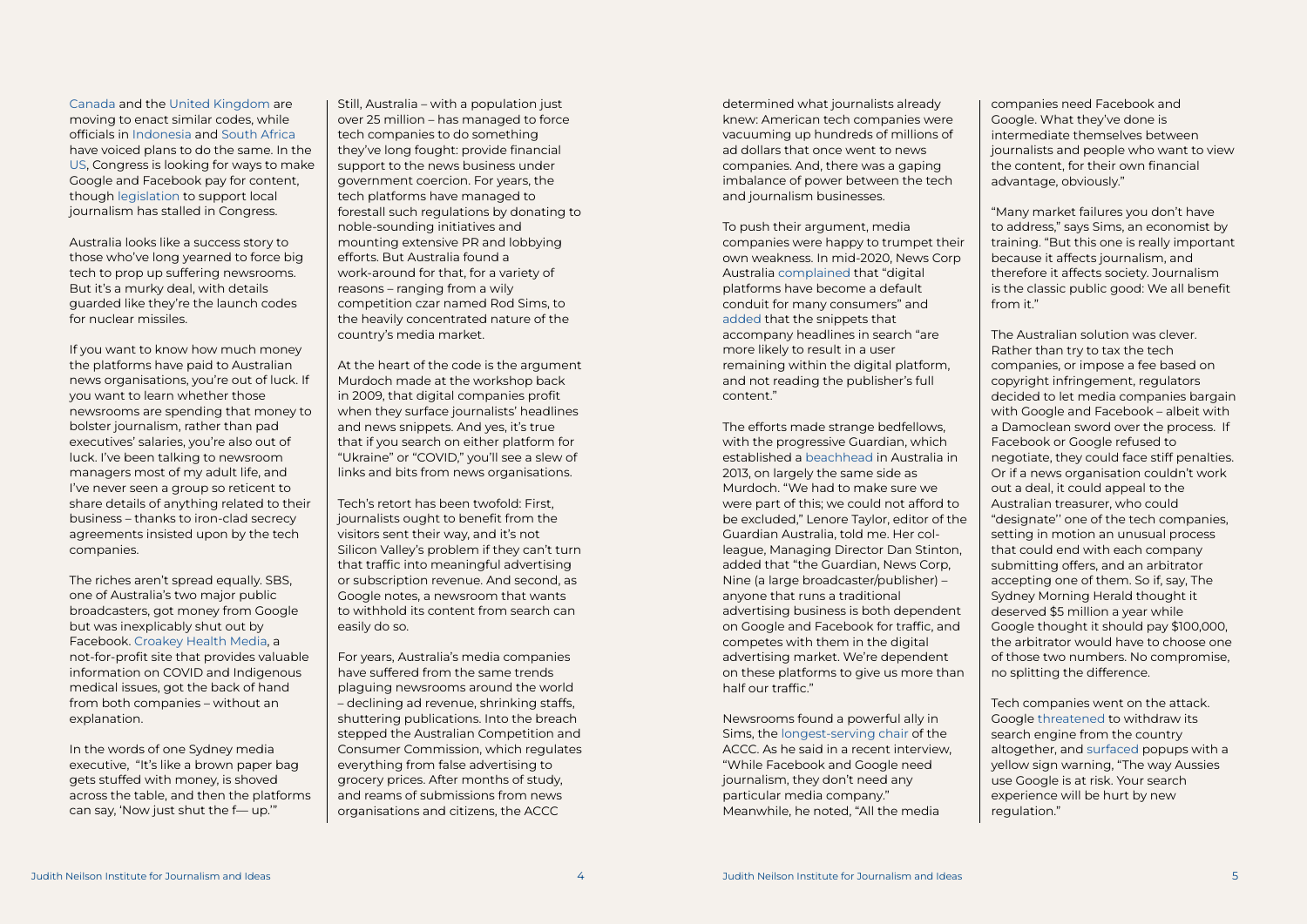

Facebook went further, [pulling all news](https://www.theguardian.com/media/2021/feb/18/facebooks-australia-news-ban-what-is-the-social-media-giant-up-to-and-how-will-you-be-affected) off its platform for Australians. But they bungled the job so badly that they also managed to remove public-service information about bush fires and COVID-19, and even [support pages for](https://www.abc.net.au/news/2021-02-18/bom-health-authorities-betoota-caught-in-facebook-news-ban/13166394)  [victims of sexual violence](https://www.abc.net.au/news/2021-02-18/bom-health-authorities-betoota-caught-in-facebook-news-ban/13166394). "It was the worst calculation they could ever have done," recalls Bruce Ellen, [general](https://latrobevalleyexpress.com.au/contact/)  [manager](https://latrobevalleyexpress.com.au/contact/) of the weekly Latrobe Valley Express and leader of a regional-newspaper association. "It galvanized not just the media but the general public."

The backlash was immediate in Australia and beyond. Tech had lost the PR battle, even as it did extract some important concessions — particularly in pushing back against sharing information about its algorithms and data. "We've stood up to the digital giants," [said](https://www.facebook.com/watch/?v=270250804542536) Australia's treasurer, Josh Frydenberg. "We didn't budge. We want the rules of the digital world to replicate the rules of the physical world."

That's one way of looking at it. Andrew Jaspan, a Melbourne journalist with a long career in Australia and the UK, had a more acerbic take: The tech companies, he said, made "a Faustian pact to just get it off the table. If they didn't put the fire out here, it could spread across the world. So they wanted to shut it down and get these people off their backs."

The Money Flows In Its and I've reviewed their Google contract, which is loaded with confidentiality requirements, and it shows that the company will pay local newspapers roughly \$31,000 to \$62,000 per year, depending on their size and how many stories they generate.

Tech and media started negotiating even before the legislation was passed. Google [agreed to pay](https://www.smh.com.au/business/companies/google-nine-agree-commercial-terms-for-news-content-20210217-p5736c.html) Nine Entertainment Co., which owns a major [television channel,](https://www.nineforbrands.com.au/branding/) multiple radio stations and The Sydney Morning Herald and The Age in Melbourne, a reported \$30 million or more annually for five years; one source estimates the total value of Nine's deal with the two tech companies at more than \$50 million a year. The tech companies also agreed to pay News Corp Australia at least \$70 million as part of a larger arrangement that includes advertising and other business, according to two media sources with knowledge of the terms. Revenue from the Code was "a significant factor" in the Guardian building its Australia newsroom from 70 to more than 100 journalists in just the past year, its executives say; the [UK's PressGazette](https://pressgazette.co.uk/google-news-showcase/)  [estimated](https://pressgazette.co.uk/google-news-showcase/) the Guardian's take at around \$5 million.



Smaller publishers snagged their own deals. Country Press Australia, a trade group that represents about 160 regional newspapers, got [permission](https://www.afr.com/companies/media-and-marketing/accc-boss-welcomes-guardian-and-country-press-facebook-deals-20210702-p586bg) from the government to bargain collectively with both platforms.

Sims estimates the total paid out since the code passed at more than \$200 million, based on what publishers have told him. Neither Facebook nor Google has been "designated" by the Treasurer, so no one has gone to arbitration.

But since there is no public accounting of who's getting what, news organisations aren't sure how much they should ask for or expect. There is no published set of metrics – such as page views or number of reporters – that tech companies use to determine what they'll pay.

[Google says](https://www.youtube.com/watch?v=5F0ZINdIauQ) its payments are based on scale. The company looks at "how many news articles" sites are producing, says Richard Gingras, vice president for news, as well as their "existing audiences, the size of the market they are serving."

Such ambiguity leads to "massive information asymmetry," says Stinton of the Guardian. "I've done lots of commercial deals in media over the last 20 years, and it's very rare that you come to a position of negotiation with virtually no information as to the basis for determining payment."

[Misha Ketchell](https://theconversation.com/profiles/misha-ketchell-13) is editor of The Conversation, a popular nonprofit site founded in 2011 that [teams up with academics](https://theconversation.com/us/who-we-are) to address topics in the news. He's one of the few newsroom managers willing to talk publicly about how his negotiations went.

Both Facebook and Google started with a "charm offensive," he says, "lots of discussion about user values and ways they can help

us and how they're experts, blah, blah, blah." But when it came time to talk numbers, he went "into the discussion knowing absolutely nothing ... no sense of where the market is, where it's anchored, what previous deals were worth."

Google eventually offered The Conversation enough to fund one to two journalists on a staff of around 30. "We were like, is that a lot? Is that a little? I don't know, because the whole thing's entirely opaque. There's no anchoring in the market, there's no history." He cut his deal, then heard some similarly sized news organisations did better, so he tried to renegotiate – and got a modest increase.

Tough as that was, it went much better than Facebook negotiations. Those talks also started off on an upbeat note, Ketchell remembers: "They said 'We love the Conversation, we see it's really valuable.' And then, at a certain point, they just said, 'No, we're not going to do anything.' No explanation. It's just the calculation that they've paid enough people now, and it should be enough." (Gina Murphy, a Facebook spokesperson, did not address individual cases. She did state that the percentage of users who say they get their news from Facebook has been dropping since 2016.)

Most curious of all, Facebook stiffed [SBS](https://www.sbs.com.au/aboutus/who-we-are), a large public broadcaster that operates TV, radio and digital operations throughout Australia, geared largely to the country's multilingual and multicultural audiences. SBS depends heavily on government funding, as does the ABC, which did pull off a deal with Facebook. So why has SBS gotten nothing? Managing Director [James](https://www.sbs.com.au/aboutus/person/james-taylor)  [Taylor](https://www.sbs.com.au/aboutus/person/james-taylor) has no idea. As he told a parliamentary [committee](https://parlview.aph.gov.au/mediaPlayer.php?videoID=562315) last year, "Facebook has not provided us with clarity as to their rationale for not entering into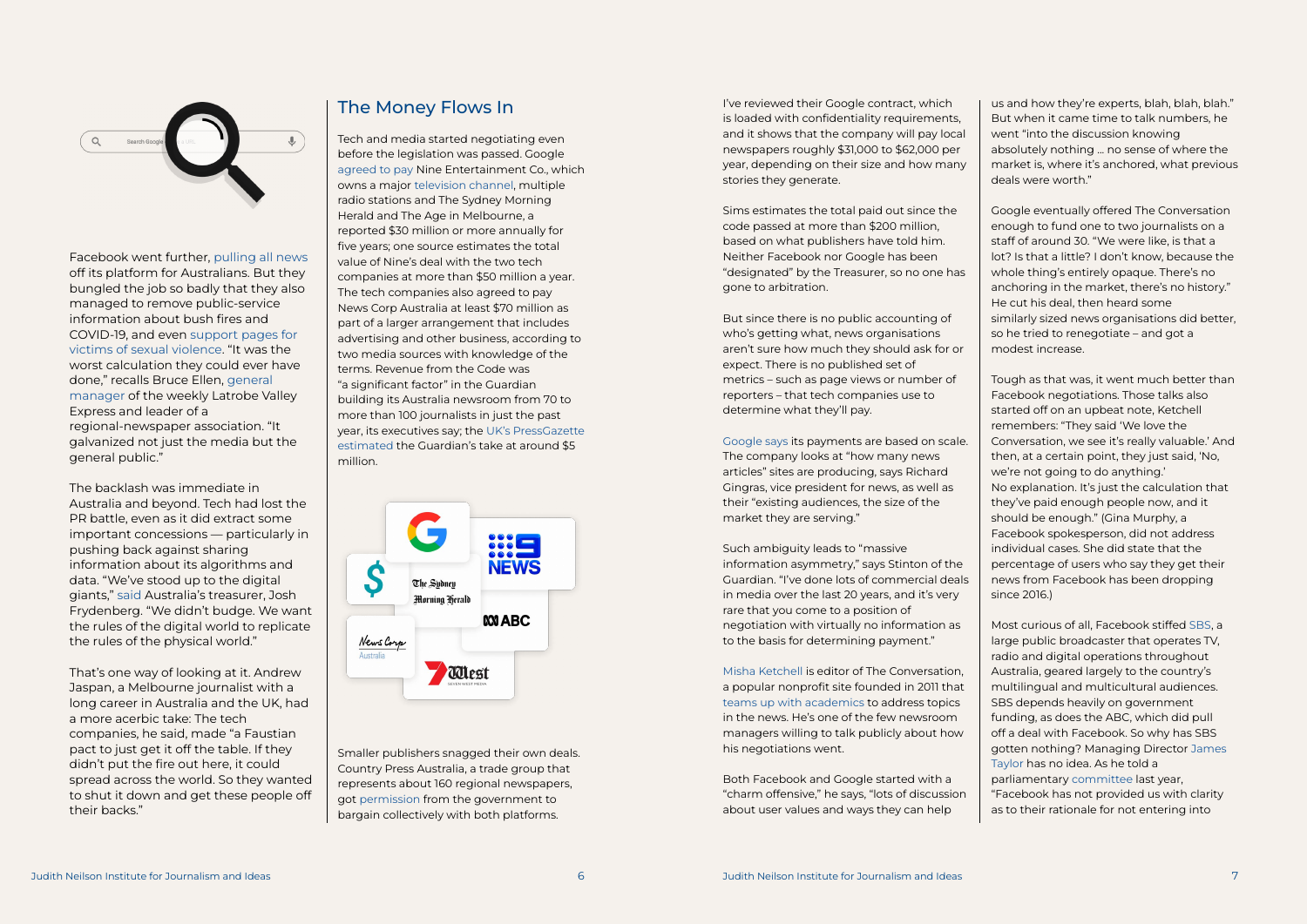There's no doubt that the threat of arbitration, where a newsroom could demand an extraordinarily high number, brought the tech companies to the table. Facebook is so concerned about designation that, according to several newsroom managers, the company told them that their deal will have to be renegotiated if they're designated by the Treasurer. A Facebook representative did not respond to a request for comment.

The Australian government is about to begin a review of the Code. Meanwhile, Sims is stepping down, and the new head of the competition commission is expected to be Gina Cass-Gottlieb, a highly regarded attorney who has worked for Lachlan Murdoch, Rupert's son, and as a director of the Murdoch family trust. She also has "done an enormous amount of work" for Nine, another Australian media giant. Cass-Gottlieb said recently that she plans to "cease private practice and relinquish any positions that may impact on my ability to perform the role," according to The Australian Financial Review. Treasurer Frydenberg told me he's sure that Cass-Gotlieb "will comply with her statutory obligations and discharge her duties in a fair and impartial manner."



## **Australian Government**

As he prepares to leave office, Sims is taking calls from legislators and regulators around

an arrangement with us. We've attempted to elicit a response from Facebook about their rationale. We're still a little in the dark." (Facebook did not respond to my request for comment on SBS or The Conversation.)

Frydenberg, Australia's treasurer, doesn't appear eager to force designation over the SBS denial: "While I retain the power to initiate the designation process should developments warrant it, I would urge both platforms to continue negotiating in good faith," he told me in a written response to questions.

Facebook did not respond when asked to address individual cases. Gina Murphy, a spokesperson, did state in an email that since Facebook hasn't been designated, "the law does not apply to Meta." She also pointed to a three-year, \$15 million AUD (\$11 million USD) investment in Australian journalism, separate from the code.

The refusal by tech companies to pay or negotiate with some sites means that the country's treasurer will have to decide whether to push through designation, and possibly arbitration. Melissa Sweet, editor-in-chief of Croakey Health, says she's going to ask regulators "to compel them to negotiate with us." But she's not optimistic. "We don't have that political power."

When Google and Facebook do deals, they're careful to ensure they aren't framed as payment for links or clicks. To get around that, they've often positioned these as compensation for participating in the Facebook News section, or something called ["Google News Showcase,](https://news.google.com/showcase?hl=en-AU&gl=AU&ceid=AU:en)" which is a collection of three-story modules that news sites' editors assemble, often twice a day.

The Showcase is an odd vehicle. Many Australians have never heard of it. Publishers give mixed reviews on the amount of traffic

it drives. A Google spokesperson says the Showcase isn't so much about page views; it's "about driving engagement and deepening that relationship with readers."

And for small news organisations, posting multiple stories a day, seven days a week is a big ask. "That's just an impossible task, unless you're putting absolute rubbish on your website," says Matt Nicholls, who edits – and writes most of the stories for – the [Cape York Weekly](https://www.capeyorkweekly.com.au) in Queensland. "We don't work in that sort of cycle. I've noticed other papers are putting up stories that they would never ever put in their print publication." Nicholls has a point. Among the articles recently posted on Showcase by a paper in Victoria is a piece of sponsored content, ["All Smiles at KND Den](https://brimbanknorthwest.starweekly.com.au/in-business/all-smiles-at-knd-dentures/?utm_source=newsshowcase&utm_medium=gnews&utm_campaign=CDAQsJH14IqVxbVEGMn9oLS114abmQEqEAgAKgcICjDp6KkLMNvzwQM&utm_content=rundown)[tures](https://brimbanknorthwest.starweekly.com.au/in-business/all-smiles-at-knd-dentures/?utm_source=newsshowcase&utm_medium=gnews&utm_campaign=CDAQsJH14IqVxbVEGMn9oLS114abmQEqEAgAKgcICjDp6KkLMNvzwQM&utm_content=rundown)."

For companies that did a deal, though, the Showcase is a minor inconvenience, given the cash flowing in. It "is far from ideal," says Stinton of the Guardian. "But it was a pragmatic outcome. We were satisfied with the headline number that we got from them. And so we went 'OK, well, we can do it on these terms.'" Taylor, the Guardian editor, says tech funds have "made a huge, huge difference to our newsroom" – enabling the site to double its audio offerings and bolster coverage beyond Australia's large metro areas.

Bruce Ellen, from Country Press Australia, said there had to be some mechanism for payment. Several papers "wanted to approach on the basis that they should give us money for nothing. That was never going to happen. There's got to be commercial negotiation where they get benefit, we get benefit." In the case of Facebook, that meant an "[innovation fund](https://www.reuters.com/technology/facebook-set-finance-regional-australia-newspaper-fund-2021-07-02/)" for his members, of undisclosed length and amount.

the world – including Capitol Hill. He says the benefits of the Code far outweigh any negatives, and estimates that companies employing at least 90% of Australia's journalists have done deals. He isn't concerned about the opacity of Australia's system. "The objective was never transparency. The code is being criticized for not achieving things it never intended to achieve. The simple thing was evening out the bargaining power. If deals are done that the media companies are happy with, then it's a success."

Maybe. But it's also possible that officials and executives underestimate the problems with the code's secrecy. This isn't a simple commercial deal. Government is deeply involved, and Sims is the first to note that these deals wouldn't be happening without the code's enforcement provisions. Given the government's role, citizens have a right to know how much tech companies are paying, and how they're deciding which media companies to pay or ignore. News companies' reticence isn't especially noble, either. Journalists, who expect openness from others, are taking buckets of money from Google and Facebook, in a way that helps tech avoid tougher regulation. Yet they also agree to keep these deals secret.

Meanwhile, Google and Facebook face a much bigger question: Now that they've opened the door in Australia, how can they avoid conducting countless negotiations, and making

multimillion-dollar payments to companies, in markets around the world?

Canada is set to introduce similar legislation "as soon as possible," according to [Heritage](https://www.youtube.com/watch?v=5F0ZINdIauQ)  [Minister Pablo Rodriguez.](https://www.youtube.com/watch?v=5F0ZINdIauQ) The framework is expected to closely resemble Australia's code, but Rodriguez promises it will be "more transparent." Paul Deegan, CEO of News Media Canada which represents

## The Platforms Face a Changed World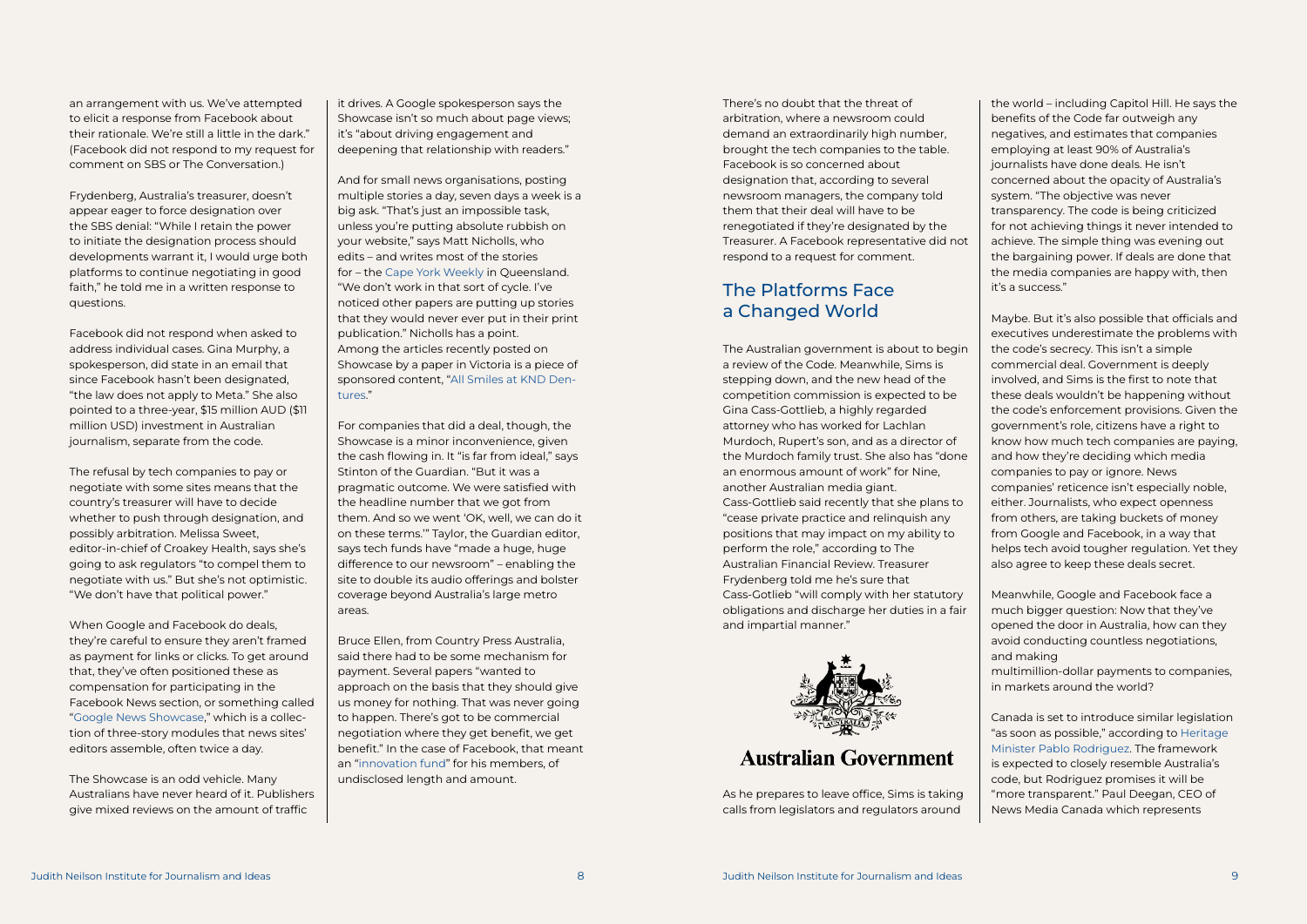

almost 600 print and digital news publishers, says there is "unanimity amongst our membership in terms of the need for legislation modeled on what has been done in Australia."

In the UK, authorities are developing a code that would regulate the relationship between platforms like Google and Facebook, and third parties, including news publishers. The European Union extended [copyright protections](https://eur-lex.europa.eu/legal-content/EN/TXT/HTML/?uri=CELEX:32019L0790&from=EN) for news publishers, requiring tech platforms to pay for displaying anything beyond a basic URL. The law was first put to the test in France, where Google is [appealing](https://www.theguardian.com/technology/2021/sep/01/google-appeals-500m-french-fine-in-dispute-over-news-copyright) a fine of 500 million euros for failing to negotiate a deal with publishers in good faith.

In the US, efforts to level the playing field have been led by Sen. Amy Klobuchar, a Minnesota Democrat. [Her bill](https://www.congress.gov/bill/117th-congress/senate-bill/673) would allow publishers to negotiate collectively with tech platforms but it lacks the arbitration feature – and, thus, the hammer – of the Australian model. But Australia's system has its critics in the US. One is Hal Singer, managing director of Econ One Research, who testified last month before a Senate subcommittee on the future of local news. The code gave too much to big media companies, he said in an interview. "You weakened the coalition and you thereby left the 'smalls' in a more vulnerable bargaining position vis-a-vis the platforms." A Google spokesperson told me that "by and large, the solution that we find in Australia is definitely one that works for us" – in large part because no company has been designated or been forced into arbitration. Still, Google has made clear it doesn't want to see Australian-style intervention in its home market. In a filing disclosed by [The Sydney Morning Herald,](https://www.smh.com.au/business/companies/google-hits-out-at-australian-media-code-as-us-reviews-laws-20220204-p59u03.html) the company told [US regulators](https://www.copyright.gov/policy/publishersprotections/initial-comments/Google%20-%20Initial%20Comment.pdf) that Australia's code "should not be replicated." The tech giant also warned that "the primary

benefactors of such a code would be a small number of incumbent media providers - stifling further media diversity."

But tech companies face a problem: They haven't come up with a reason why they have managed to adjust to Australian regulations but would fight a similar arrangement in the US or the EU. They know, though, that if the idea spreads, their burden will become far more complex and expensive.

Australia is not a big market, yet Facebook and Google have found themselves negotiating with dozens of news sites. Imagine attempting that in the US, whose population is 13 times greater and whose media market is far more intricate. If you extrapolate the tech companies' experience to the US, they would wind up paying nearly \$2 billion US (\$2.6 billion AUD) a year to American news organisations.

There are other complications. Suppose a repressive country demands that tech firms pay up; how would those companies respond? Or what will Google and Facebook do if they're asked to write checks to state-owned news outlets subject to leaders' whims and fancies?

Alternative scenarios for diverting money from tech to news have their own problems. [Nieman Lab's](https://www.niemanlab.org/2022/02/australias-latest-export-is-bad-media-policy-and-its-spreading-fast/) Joshua Benton, among others, has advocated for a tax on big tech's revenue. That would generate billions of dollars. It would also open the difficult question of how that money would be disbursed, and who would decide. Having a government agency or committee picking winners and losers among news organisations would raise difficult issues around fairness and independence.

And some worry that the new revenue will

build a troubling dependency for news organisations on tech dollars. "What if Google decides it's a bad deal for them?" asks Nicholls, the weekly editor. "If you need Google funding to prop up your journalism, to keep your journalists employed, that's not sustainable."

Bill Grueskin is Professor of Professional Practice at Columbia University's Graduate School of Journalism in New York.

He has held senior editorial roles including: executive editor at Bloomberg, overseeing efforts to train the global news staff on maximising the benefits of digital platforms; deputy managing editor of The Wall Street Journal and managing editor of WSJ.com; city editor of The Miami Herald; and founding editor of a newspaper on the Standing Rock Sioux Indian Reservation.

He has degrees in Classics from Stanford University and in international economics and US foreign policy from Johns Hopkins' School of Advanced International Studies.

Researcher Tess Orrick contributed to this report. The Judith Neilson Institute in Sydney provided support to Bill Grueskin for his work on this story.